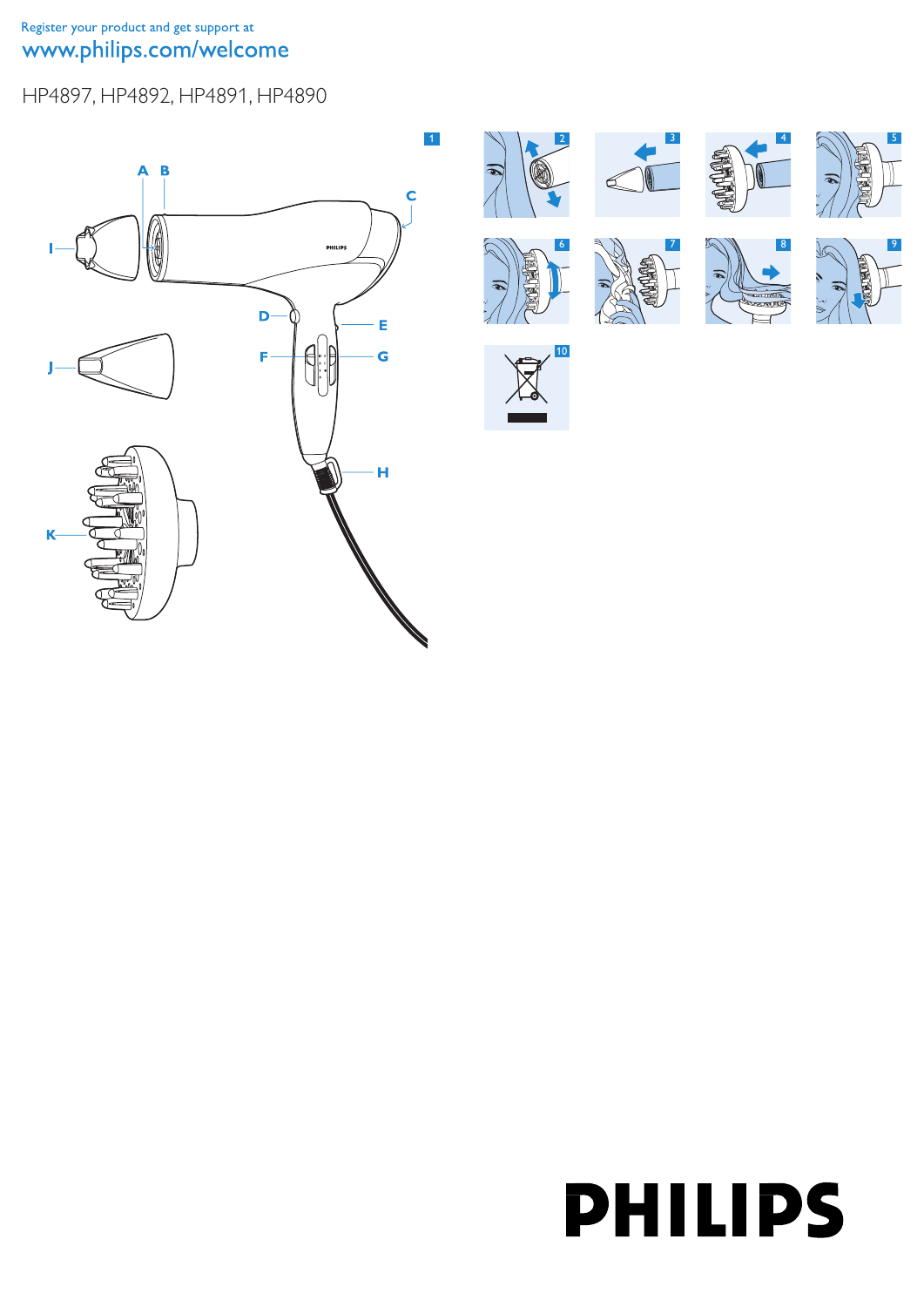# **ENGLISH**

## **Introduction**

The Philips Salon Pro is a powerful hairdryer with a professional design and performance. Moreover, this hairdryer has features that protect your hair from damage and give you the reassurance of the best results.

The ion function produces negatively charged ions, which prevent static and flyaway hair, leaving it frizzfree, manageable and shiny.

Next to the ion function, this hairdryer contains a ceramic element that produces a gentler warmth than a conventional heating element, thus

protecting your hair from overdrying. You can visit our website at www.philips.com for

more information about this product or other Philips products.

# **General description (Fig. 1)**

- A Ceramic element (HP4892/91/90 only)<br>B Ion indicator light
- B Ion indicator light<br>C Removable air inle
- Removable air inlet grille
- D Cool shot button<br>E Ion slide switch Ion slide switch
- $0 = \bigcap$
- $I = On$ -
- F Airflow slide switch -
- $0 = \bigcirc$
- $I = Low$  airflow specially intended for styling -
- $II =$  Medium airflow for drying -
- $III = High$  airflow for ultra-fast drying -
- G Temperature slide switch -
- $\ell =$  Hot setting -
- $\zeta$  = Warm setting -
- $\bullet$  = Cool setting -
- H Hanging loop
- Standard nozzle (HP4897/91/90 only)
- Professional nozzle (HP4892 only)
- K Volume diffuser (HP4892/91 with ceramic tips)

#### **Important**

Read this user manual carefully before you use the appliance and save it for future reference.

#### **Danger**

- Keep the appliance away from water. Do not use it near or over water contained in baths, washbasins, sinks etc. When you use the appliance in a bathroom, unplug it after use. The proximity of water presents a risk, even when the appliance is switched off. -
- Do not insert metal objects into the air grilles to avoid electric shock. -
- Never use any accessories or parts from other manufacturers or that Philips does not specifically recommend. If you use such accessories or parts, your guarantee becomes invalid. -

# **Warning**

- Check if the voltage indicated on the appliance corresponds to the local mains voltage before you connect the appliance. -
- Check the condition of the mains cord regularly. Do not use the appliance if the plug, the cord or the appliance itself is damaged. -
- If the mains cord is damaged, you must have it replaced by Philips, a service centre authorised by Philips or similarly qualified persons in order to avoid a hazard. -
- This appliance is not intended for use by persons (including children) with reduced physical, sensory or mental capabilities, or lack of experience and knowledge, unless they have been given supervision or instruction concerning use of the appliance by a person responsible for their safety. -
- Children should be supervised to ensure that they do not play with the appliance. -

#### **Caution**

-

-

- For additional protection, we advise you to install a residual current device (RCD) in the electrical circuit that supplies the bathroom. This RCD must have a rated residual operating current not higher than 30mA. Ask your installer for advice.
- Never block the air grilles. -
- If the appliance overheats, it switches off automatically. Unplug the appliance and let it cool down for a few minutes. Before you switch the appliance back on, check the grilles to make sure they are not blocked by fluff, hair, etc.
- Always switch off the appliance before you put it down, even if it is only for a moment. -
- Always unplug the appliance after use. -
- Do not wind the mains cord round the appliance. -
- You may notice a characteristic odour when you use this hairdryer. This odour is caused by the ions that are generated and is not harmful to the human body. -
- Do not probe the ion generator with metal objects. -

#### **Electromagnetic fields (EMF)**

This Philips appliance complies with all standards regarding electromagnetic fields (EMF). If handled properly and according to the instructions in this user manual, the appliance is safe to use based on scientific evidence available today.

#### **Using the appliance**

**Drying**

- **1** Put the plug in the wall socket.
- 2 Select the desired airflow setting (low, medium or high) to switch on the appliance.
- <sup>3</sup> Set the temperature slide switch to the cool, warm or hot setting.
- **4** Switch the ion function on or off with the ion slide switch.

The ion function reduces frizz and static electricity and is particularly suitable for dry and almost-dry hair.

**5** To dry your hair make brushing movements with the dryer at a small distance from your hair (Fig. 2).

*Tip: When you have finished drying each section, press the cool shot button and direct the cool airflow at your hair to fix your style and to add shine.*

## **Concentrator**

The concentrator enables you to direct the airflow straight at the brush or comb with which you style your hair.

Snap the concentrator onto the appliance. To disconnect the concentrator, pull it off the appliance (Fig. 3).

#### **Volume diffuser**

The volume diffuser has been specially developed to gently dry both straight and curly or wavy hair.

- The volume diffuser emits a gentle airflow and allows you to give your style volume and bounce. ,
- 1 Snap the diffuser onto the appliance and align the arrows on the diffuser and the barrel.To disconnect the volume diffuser, pull it off the appliance. (Fig. 4)
- To add volume at the roots, insert the pins into your hair in such a way that they touch your scalp (Fig. 5). ,

2 Make rotating movements with the appliance to distribute the warm air evenly through your hair. (Fig. 6)

The ceramic tips of the diffuser (HP4892/91 only) protect the hair from damage.

#### **Drying tips**

#### **Curly or wavy hair**

- 1 Hold the diffuser at a distance of 10-15cm from your head to let the hair dry gradually (Fig. 7).
- 2 In the meantime, you can style your hair with your free hand or with a comb.
- **3** You can also scrunch locks of hair in your hand to model the curls and waves while drying.This prevents the curls from sagging or becoming frizzy.

#### **Long hair**

- To dry long hair, you can spread out locks of hair on top of the diffuser. (Fig. 8) ,
- Alternatively, you can comb the hair downwards with the pins of the diffuser while drying. (Fig. 9) ,

#### **Cleaning**

Always unplug the appliance before you clean it.

Never rinse the appliance with water.

- 1 Remove the inlet grille to remove hairs and dust.
- **2** Clean the appliance with a dry cloth.
- Clean the attachment with a moist cloth or rinse it under the tap.

#### **Storage**

#### Always unplug the appliance before you store it.

- Put the appliance in a safe place and let it cool down. -
- Do not wind the mains cord round the appliance. -
- The appliance can be stored by hanging it from its hanging loop -

# **Environment**

Do not throw away the appliance with the normal household waste at the end of its life, but hand it in at an official collection point for recycling. By doing this, you help to preserve the environment (Fig. 10). ,

#### **Guarantee & service**

If you need information or if you have a problem, please visit the Philips website at www.philips. com or contact the Philips Customer Care Centre in your country (you find its phone number in the worldwide guarantee leaflet). If there is no Customer Care Centre in your country, go to your local Philips dealer or contact the Service Department of Philips Domestic Appliances and Personal Care BV.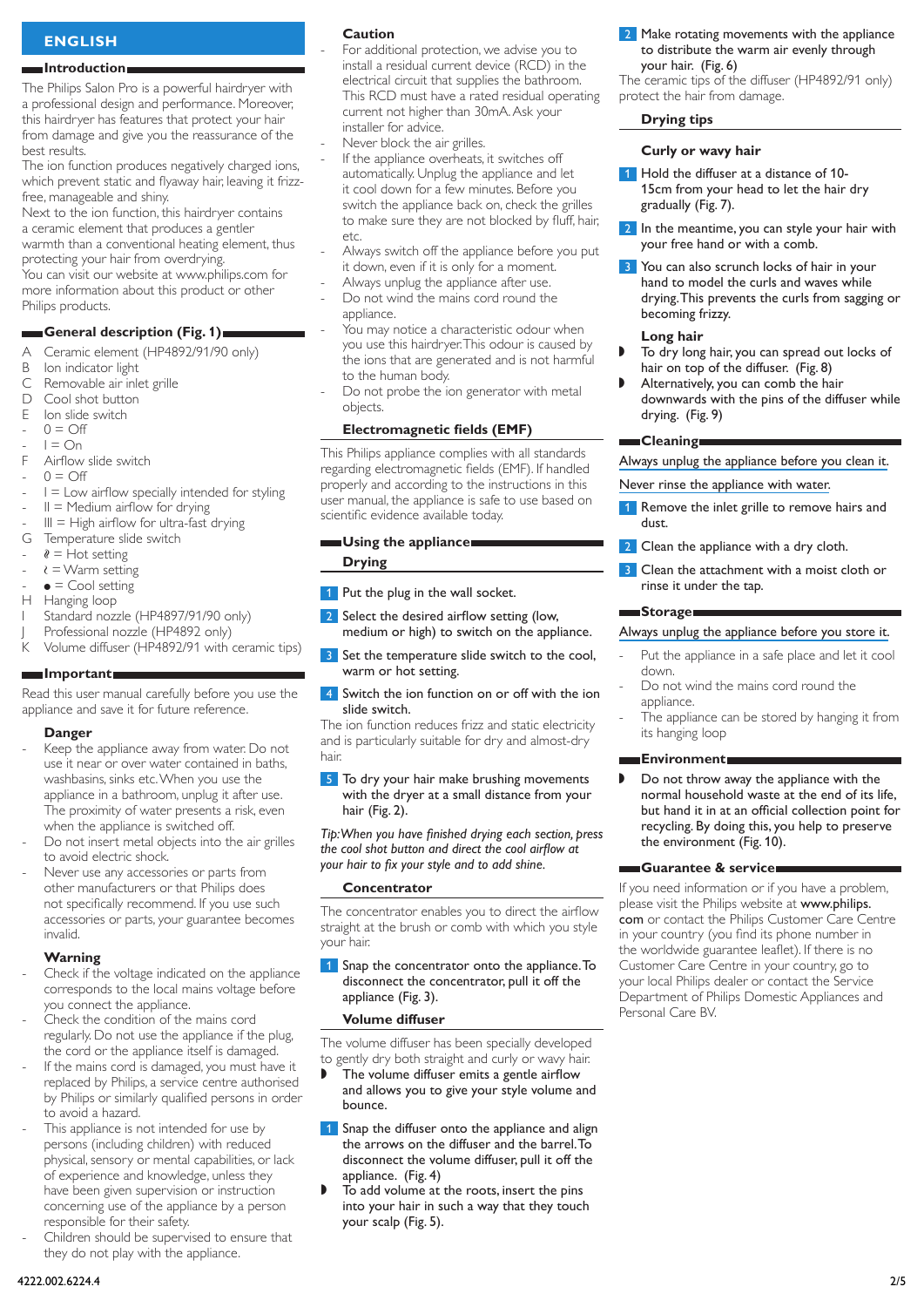# **Troubleshooting**

ı

If problems arise with your hairdryer and you cannot solve them with the information below, please contact the nearest Philips service centre or the Philips Customer Care Centre in your country.

| Problem                                         | Cause                                                                                                  | Solution                                                                                                                                                                                            |
|-------------------------------------------------|--------------------------------------------------------------------------------------------------------|-----------------------------------------------------------------------------------------------------------------------------------------------------------------------------------------------------|
| The<br>appliance<br>does not<br>work at<br>all. | Perhaps<br>the<br>socket to<br>which the<br>appliance<br>has been<br>connected<br>is not live.         | Make sure the socket<br>is live.                                                                                                                                                                    |
|                                                 | The<br>appliance<br>may have<br>overheated<br>and<br>switched<br>itself off.                           | Unplug the appliance<br>and let it cool down for<br>a few minutes. Before<br>you switch on the<br>appliance again, check<br>the grilles to make sure<br>they are not blocked<br>by fluff, hair etc. |
|                                                 | The<br>appliance<br>may not be<br>suitable for<br>the voltage<br>to which it<br>has been<br>connected. | Make sure that the<br>voltage indicated on<br>the type plate of the<br>appliance corresponds<br>to the local mains<br>voltage.                                                                      |
|                                                 | The mains<br>cord of the<br>appliance<br>may be<br>damaged.                                            | If the mains cord is<br>damaged, you must<br>have it replaced by<br>Philips, a service centre<br>authorised by Philips<br>or similarly qualified<br>persons in order to<br>avoid a hazard.          |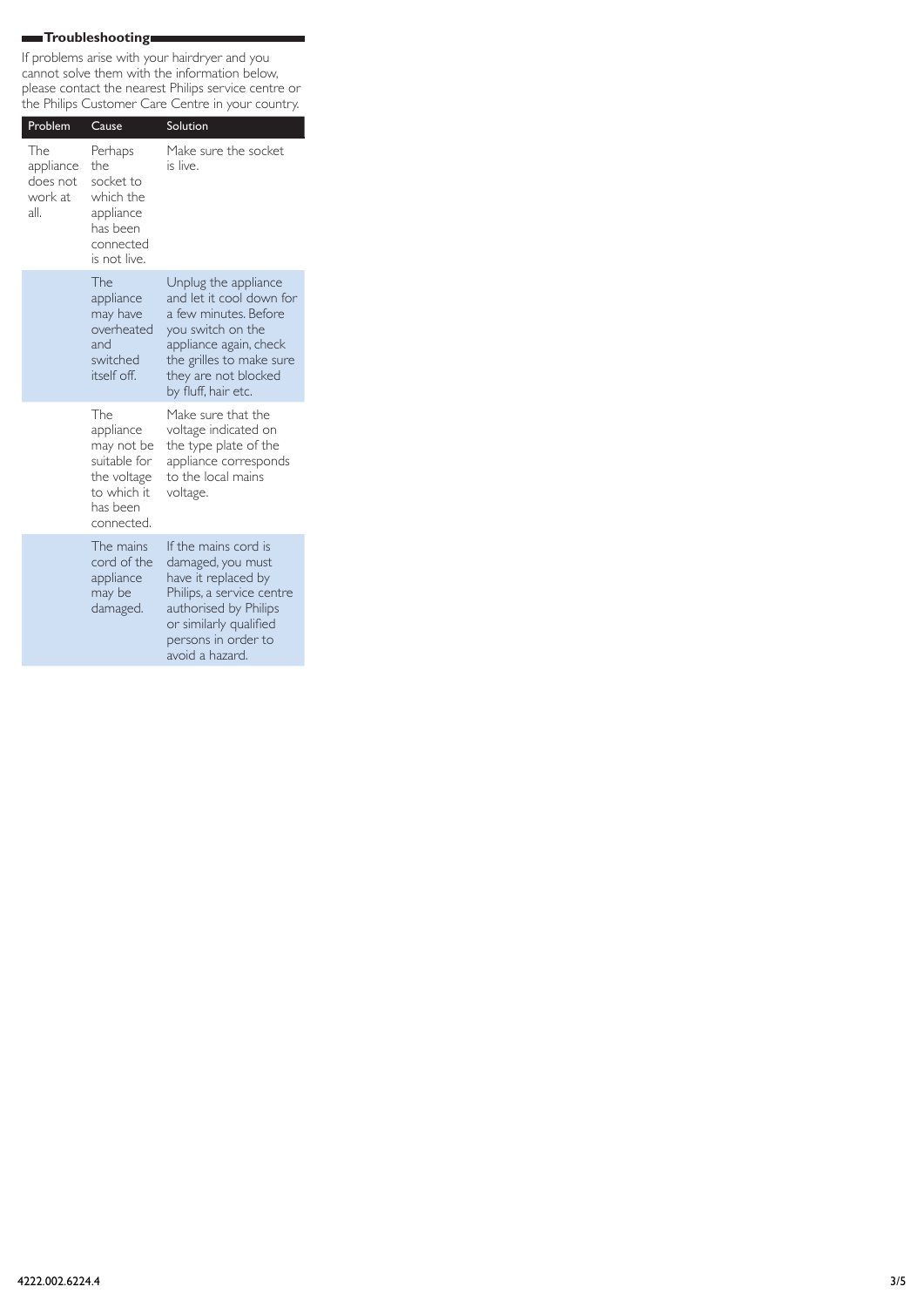# **PORTUGUÊS**

#### **Introdução**

O Philips Salon Pro é um potente secador de cabelo com design e desempenho profissionais. Além disso, este secador de cabelo dispõe de funções que protegem seus cabelos contra danos e garante sempre os melhores resultados.

O condicionamento iônico gera íons negativos, que previnem cabelos arrepiados e com estática, deixando-os sem frizz, macios e brilhantes.

Além do condicionamento iônico, este secador de cabelos contém um elemento de cerâmica que produz um calor mais suave do que o elemento de aquecimento convencional, protegendo seus cabelos contra o ressecamento.

Visite nosso site em www.philips.com.br para obter mais informações sobre este e outros produtos Philips.

# **Descrição geral (fig. 1)**

- A Elemento de cerâmica (modelo HP4892/91/90 somente)
- $B$  Luz indicadora do ionizador<br>C Grade de entrada de ar rem
- Grade de entrada de ar removível
- D Botão do jato de ar frio<br>E Controle deslizante de í
- Controle deslizante de íon
- $0 =$  Desligar -
- $I = Ligar$ -
- F Controle deslizante do fluxo de ar
- $0 =$  Desligar -
- I = Fluxo de ar fraco, especial para modelagem -
- $II =$  Fluxo de ar médio para secagem -
- $III =$  Fluxo de ar forte para secagem ultrarápida -
- G Controle deslizante de temperatura
- $\ell$  = Quente -
- $\lambda = \text{Morno}$ -
- $\bullet$  = Frio -
- H Argola para pendurar
- Bocal padrão (modelo HP4897/91/90 somente)
- Bocal profissional (modelo HP4892 somente)
- Difusor de volume (HP4892/91 com pontas de cerâmica)

## **Importante**

Leia este manual atentamente antes de usar o aparelho e guarde-o para consultas futuras.

#### **Perigo**

- Mantenha o aparelho longe da água. Não coloque-o próximo ou sobre a água contida em banheiras, bacias, pias, etc. Quando usar o aparelho no banheiro, tire-o da tomada após o uso. A proximidade da água é um risco, mesmo quando o aparelho está desligado. -
- Não insira objetos de metal nas grades de ar para evitar choque elétrico. -
- Nunca use acessórios ou peças de outros fabricantes ou que não sejam especificamente recomendados pela Philips. O uso dos mesmos invalida a garantia. -

# **Aviso**

- Antes de ligar o aparelho, verifique se a voltagem indicada no aparelho corresponde à voltagem do local. -
- Verifique regularmente o fio. Não utilize o aparelho se o plugue, o fio e/ou o próprio aparelho estiverem danificados. -
- Se o fio estiver danificado, deverá ser substituído pela Philips, por uma das assistências técnicas autorizadas da Philips ou por técnicos igualmente qualificados para evitar situações de risco. -
- Este aparelho não deve ser usado por pessoas (inclusive crianças) com capacidades físicas, mentais ou sensoriais reduzidas ou pouca experiência e conhecimento, a menos que -

sejam supervisionadas ou instruídas sobre o uso do aparelho por uma pessoa responsável por sua segurança.

Crianças pequenas devem ser supervisionadas para que não brinquem com o aparelho.

# **Cuidado**

-

-

-

-

- Para obter proteção adicional, recomendamos instalar um dispositivo de corrente residual (RCD) no circuito elétrico do banheiro. O RCD deve ter uma corrente de operação residual não superior a 30 mA. Peça informações ao instalador profissional.
- Nunca obstrua as grades de ar. -
- Se o aparelho superaquecer, ele será desligado automaticamente. Desconecte-o e deixe-o esfriar por alguns minutos. Antes de religá-lo, verifique as grades para ter certeza de que não estão bloqueadas com felpos, cabelos, etc. -
- Antes de colocar o secador de lado, mesmo que seja apenas por breves instantes, desligueo.
- Sempre desligue o aparelho após o uso.
- Não enrole o fio em volta do aparelho. -
- Você poderá perceber um odor característico quando usar este secador de cabelos. Esse odor é causado pelos íons gerados e não é prejudicial ao corpo humano. -
- Não toque no gerador de íons com objetos de metal. -

# **Campos eletromagnéticos**

Este aparelho Philips atende a todos os padrões relacionados a campos eletromagnéticos. Se manuseado adequadamente e de acordo com as instruções deste manual do usuário, a utilização do aparelho é segura baseando-se em evidências científicas atualmente disponíveis.

# **Utilização do aparelho Secagem**

#### <sup>1</sup> Conecte o plugue à tomada elétrica.

- 2 Selecione o ajuste de fluxo de ar desejado (fraco, médio ou forte) para ligar o aparelho.
- **3** Ajuste o controle deslizante de temperatura para o fluxo de ar frio, morno ou quente.
- Ligue ou desligue a função de condicionamento iônico com o controle deslizante do ionizador.

A função de condicionamento reduz o frizz e a eletricidade estática. É especialmente adequado para cabelos secos e quase secos.

**5** Para secar os cabelos, efetue movimentos de escovação com o secador a uma pequena distância dos cabelos (fig. 2).

*Dica: Quando terminar de secar cada mecha, pressione o botão do jato de ar frio e direcione o fluxo de ar para os cabelos para fixar o penteado e dar brilho.*

#### **Concentrador**

O bocal concentrador de ar permite direcionar o fluxo de ar diretamente sobre a escova ou sobre o pente com que estiver modelando o cabelo.

1 Encaixe o concentrador no aparelho. Para desconectá-lo, puxe-o do aparelho (fig. 3).

#### **Difusor de volume**

O difusor de volume foi especialmente desenvolvido para secar com suavidade cabelos lisos, ondulados ou cacheados.

- O difusor emite um fluxo de ar suave e dá volume e balanço ao seu penteado. ,
- 1 Para conectar o difusor, encaixe-o no aparelho e alinhe as setas no difusor e

no cano. Para desconectá-lo, puxe-o do aparelho. (fig. 4)

- Para adicionar volume à raiz dos cabelos, insira os pinos no cabelo de modo que toquem o couro cabeludo (fig. 5). ,
- **2** Faça movimentos rotativos com o aparelho para distribuir o fluxo de ar por igual nos cabelos. (fig. 6)

As pontas de cerâmica do difusor (modelo HP4892/91 somente) protegem os cabelos contra danos.

#### **Dicas de secagem**

#### **Cabelos ondulados ou cacheados**

- 1 Segure o difusor a uma distância de 10 a 15 cm da sua cabeça para deixar os cabelos secarem gradativamente (fig. 7).
- 2 Enquanto isso, modele seus cabelos com a mão livre ou com um pente.
- **3** Você também pode amassar mechas de cabelos com a mão para modelar cachos ou ondas enquanto seca. Isso evita que os cachos desmanchem ou fiquem com frizz.

#### **Cabelos longos**

- Para secar cabelos longos, você pode espalhar mechas de cabelos sobre o difusor. (fig. 8) ,
- Também pode pentear os cabelos de cima para baixo com os pinos do difusor enquanto seca. (fig. 9) ,

#### **Limpeza**

Sempre desligue o aparelho da tomada antes de limpá-lo.

Nunca lave o secador.

- 1 Retire a grade de entrada de ar para remover cabelos e poeira.
- 2 Limpe o secador com um pano seco.
- **3** Limpe o acessório com um pano úmido ou lave-o em água corrente.

# **Para guardar a aparelho**

Sempre desligue o aparelho da tomada antes de guardá-lo.

- Coloque o secador em local seguro e deixe-o esfriar.
- Não enrole o fio em volta do aparelho. -
- O aparelho pode ser guardado facilmente pendurado pela argola -

## **Meio ambiente**

-

Não descarte o aparelho com o lixo doméstico no final de sua vida útil. Leve-o a um posto de coleta oficial para que possa ser reciclado. Com esse ato, você ajuda a preservar o meio ambiente (fig. 10).  $\blacksquare$ 

#### **Garantia e assistência técnica**

Se necessitar de informações ou tiver algum problema, visite a página da Philips em www. philips.com.br ou contate o Atendimento ao Cliente Philips do seu país (os números de telefone encontram-se no folheto da garantia mundial). Se não existir um Atendimento ao Cliente Philips no seu país, dirija-se a um representante local da Philips ou contate o Departamento de Assistência Técnica de Eletrodomésticos e Cuidados Pessoais Philips.